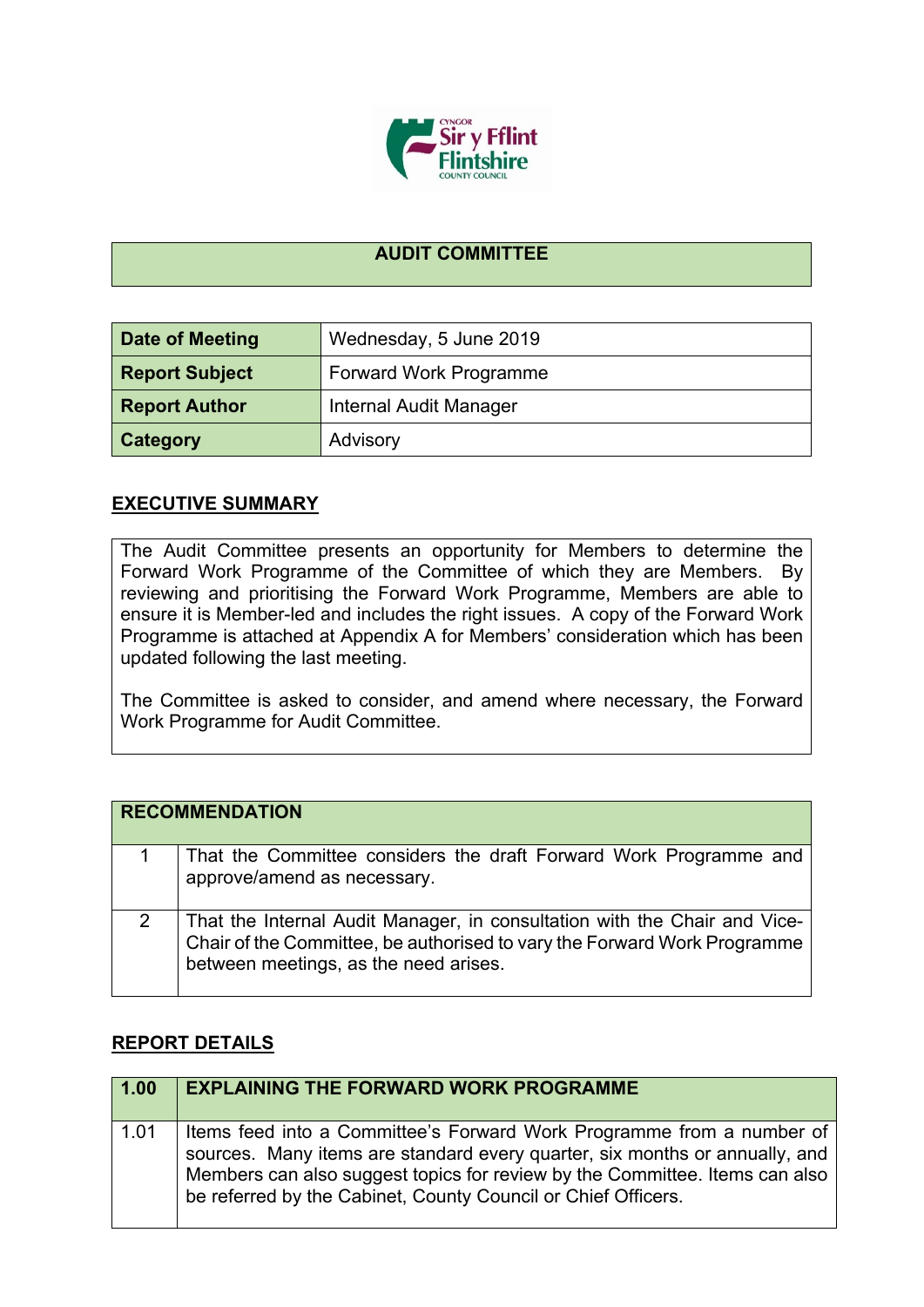| 1.02 |                                              | In identifying topics for future consideration, it is useful for a 'test of significance'<br>to be applied. This can be achieved by asking a range of questions as follows: |                        |
|------|----------------------------------------------|-----------------------------------------------------------------------------------------------------------------------------------------------------------------------------|------------------------|
|      | 2. Is it an area of major change or risk?    | 1. Will the review contribute to the Council's priorities and/or objectives?                                                                                                |                        |
|      | control?                                     | 3. Are there issues of concern in governance, risk management or internal                                                                                                   |                        |
|      |                                              | 4. Is it relevant to the financial statements or financial affairs of the Council?<br>5. Is there new government guidance or legislation?                                   |                        |
|      |                                              | 6. Is it prompted by the work carried out by Regulators/Internal Audit?                                                                                                     |                        |
| 1.03 |                                              | At the request of the Committee in March, the Forward Work Programme has<br>been updated to include a report on Corporate Grants in November 2019.                          |                        |
| 1.04 | 1.05 of the report.                          | Following the Committee meeting in March there has been some further<br>movement within the Forward Work Programme needed. This is detailed within                          |                        |
| 1.05 | <b>Report</b>                                | <b>Reason for Movement</b>                                                                                                                                                  | <b>New Report Date</b> |
|      | <b>Annual Audit Committee</b><br>Report      | New to the Forward Work<br>Programme.                                                                                                                                       | September 2019         |
|      | <b>Internal Audit Charter</b>                | New to the Forward Work<br>Programme                                                                                                                                        | <b>June 2019</b>       |
|      | Annual Improvement<br>Report (WAO) (2018/19) | This report will not be available<br>from WAO until July                                                                                                                    | September 2019         |
|      | <b>Contract Management</b>                   | The audit will not be completed<br>in time for June committee.                                                                                                              | September 2019         |

| 2.00 | <b>RESOURCE IMPLICATIONS</b>     |
|------|----------------------------------|
| 2.01 | None as a result of this report. |

| 3.00 | <b>CONSULTATIONS REQUIRED / CARRIED OUT</b>          |
|------|------------------------------------------------------|
| 3.01 | Publication of this report constitutes consultation. |

| 4.00 | <b>RISK MANAGEMENT</b>           |
|------|----------------------------------|
| 4.01 | None as a result of this report. |

| 5.00 | <b>APPENDICES</b>                          |
|------|--------------------------------------------|
| 5.01 | Appendix A - Draft Forward Work Programme. |

| 6.00 | LIST OF ACCESSIBLE BACKGROUND DOCUMENTS |
|------|-----------------------------------------|
| 6.01 | None.                                   |